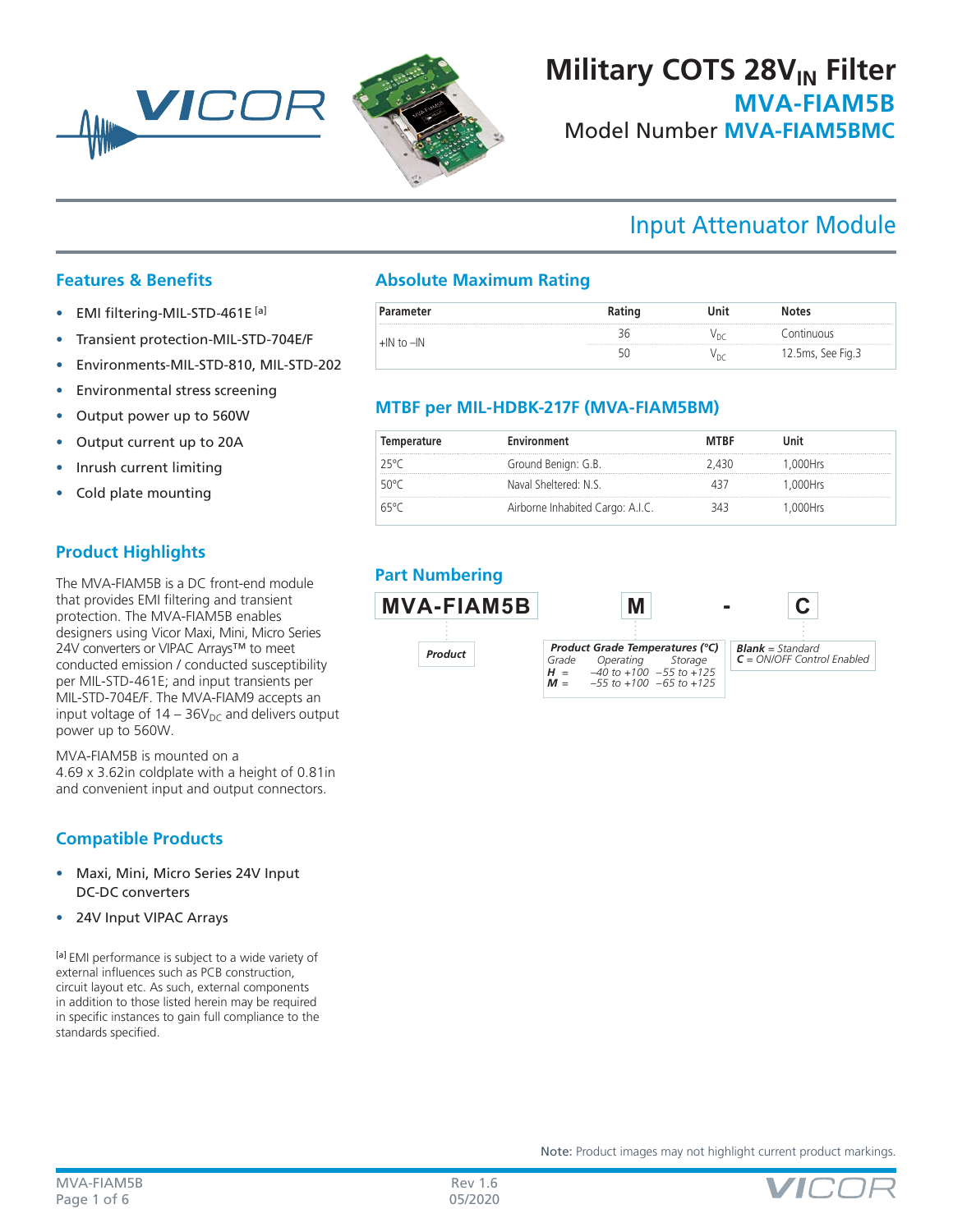## **Specifications**

(Typical at  $T_{BP} = 25^{\circ}$ C, nominal line and 75% load, unless otherwise specified)

#### **Input Specifications**

| Parameter          | Min | lvp | Max   | Jnit            | <b>Notes</b>                                                                                                                   |
|--------------------|-----|-----|-------|-----------------|--------------------------------------------------------------------------------------------------------------------------------|
| Input voltage      |     |     |       | Vnc             | Continuous                                                                                                                     |
| Inrush limiting    |     |     | 0.007 | A/uF            |                                                                                                                                |
| Transient immunity |     |     |       | V <sub>DC</sub> | 12.5ms per MIL-STD-704E/F, continuous operation<br>Test conditions AA and FF normal overvoltage transients per<br>MII-HDRK-704 |

#### **Output Specifications**

| Parameter             | Min |    | Max  | Unit | <b>Notes</b>            |
|-----------------------|-----|----|------|------|-------------------------|
| Output current        |     |    |      |      |                         |
| Output power          |     |    | 560  |      |                         |
| Efficiency            |     | 98 |      | %    |                         |
| Internal voltage drop |     |    |      |      | @ 20A, 100 °C baseplate |
| External capacitance  |     |    |      |      | See Figure 5 on page 4  |
|                       | 330 |    | 1000 |      | 50V                     |

#### **Control Pin Specifications**

| Parameter      | Min   | Tvp | Max | Unit            | <b>Notes</b>                    |
|----------------|-------|-----|-----|-----------------|---------------------------------|
| ON/OFF control |       |     |     |                 |                                 |
| Enable (ON)    | 0.0   |     |     | v <sub>DC</sub> | Referenced to $-V_{\text{OUT}}$ |
| Disable (OFF)  | ر . ر |     | 5.0 | Vnc             | 100kΩ internal pull up resistor |

#### **Safety Specifications**

| Parameter            | Min             | Тур | Max | Unit  | <b>Notes</b>           |
|----------------------|-----------------|-----|-----|-------|------------------------|
| Dielectric withstand | ,500            |     |     | ' RMS | Input / Output to Base |
|                      | L<br><u>. .</u> |     |     | ∨рс   | Input / Output to Base |

#### **EMI**

| Standard                  | <b>Test Procedure</b>      | <b>Notes</b> |  |
|---------------------------|----------------------------|--------------|--|
| MIL-STD-461E              |                            |              |  |
| Conducted emissions:      | CE101, CE102               |              |  |
| Conducted susceptibility: | CS101, CS114, CS115, CS116 |              |  |

EMI performance is subject to a wide variety of external influences such as PCB construction, circuit layout etc. As such, external components in addition to those listed herein may be required in specific instances to gain full compliance to the standards specified.

#### **General Specifications**

| Parameter | Min | Тур | Max         | Unit           | <b>Notes</b> |
|-----------|-----|-----|-------------|----------------|--------------|
| Weight    |     |     | $0.7$ [318] | Pounds [grams] |              |
| Warranty  |     |     |             | Years          |              |

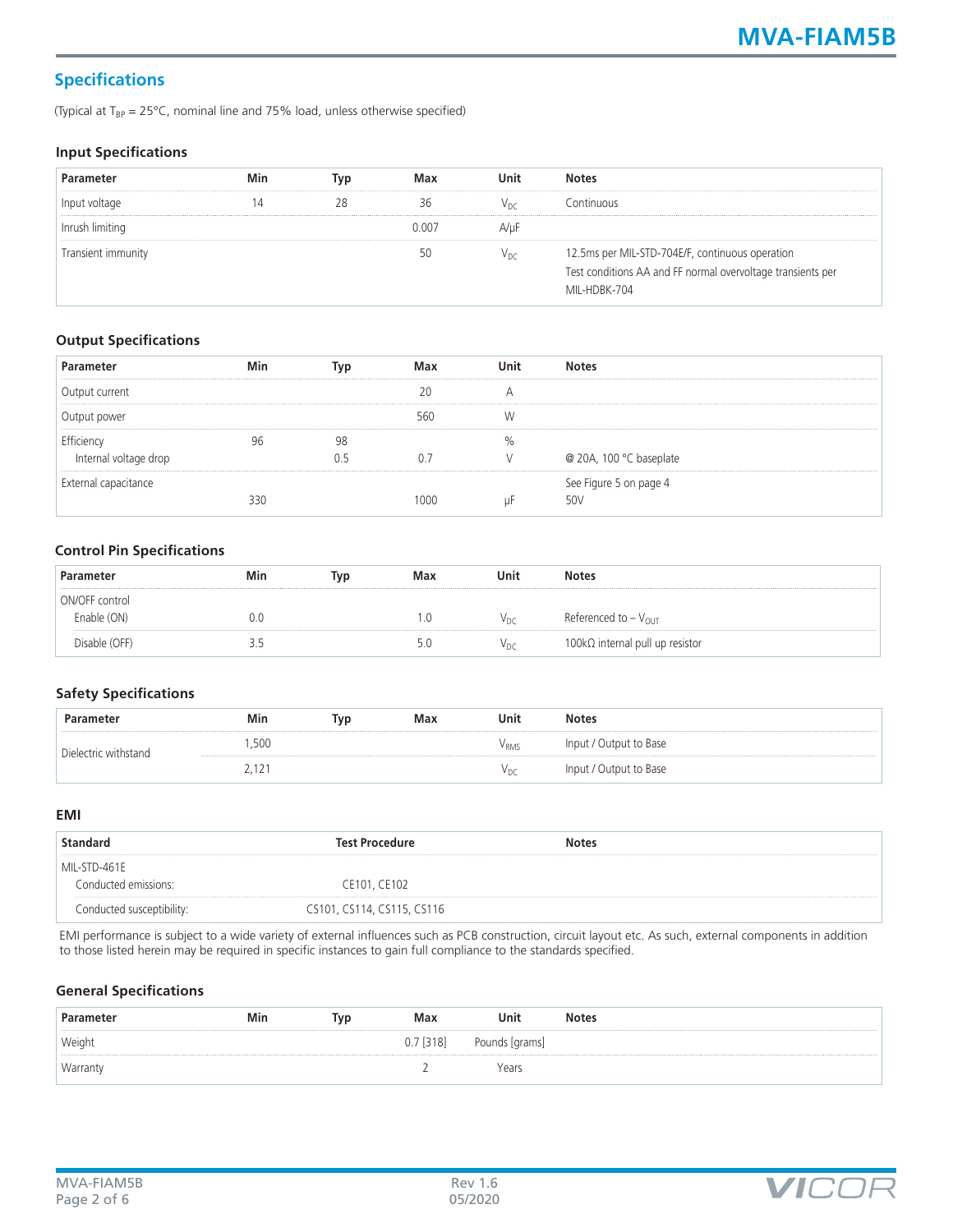## **Specifications (Cont.)**

#### **Module Environmental Qualification**

#### **Altitude**

| --------<br>MIL-STD-810F, Method 500.4, Procedure   & II, 40,000ft. and 70,000ft. Operational.                                                                                                                                                                                                                                                      |
|-----------------------------------------------------------------------------------------------------------------------------------------------------------------------------------------------------------------------------------------------------------------------------------------------------------------------------------------------------|
| <b>Explosive Atmosphere</b><br>MIL-STD-810F, Method 511.4, Procedure I, Operational.                                                                                                                                                                                                                                                                |
| <b>Vibration</b><br>MIL-STD-810F, Method 514.5, Procedure I, Category 14, Sine and Random vibration per Table 514.5C for Helicopter AH-6J Main Rotor with overall level<br>of 5.6Grms for 4 hours per axis. MIL-STD-810F, Method 514.5C, General Minimum Integrity Curve per Figure 514.5C-17 with overall level of 7.7Grms<br>for 1 hour per axis. |
| <b>Shock</b><br>MIL-STD-810F, Method 516.5, Procedure I, Functional Shock, 40g. MIL-S-901D, Lightweight Hammer Shock, 3 impacts/axis, 1,3,5ft.<br>MIL-STD-202F, Method 213B, 60g, 9ms half sine. MIL-STD-202F, Method 213B, 75g, 11ms Saw Tooth Shock.                                                                                              |
| Acceleration<br>MIL-STD-810F, Method 513.5, Procedure II, table 513.5-II, Operational, 2-7q, 6 directions.                                                                                                                                                                                                                                          |
| Humidity<br>MIL-STD-810F, Method 507.4.                                                                                                                                                                                                                                                                                                             |
| <b>Solder Test</b><br>MIL-STD-202G, Method 208H, 8 hour aging.                                                                                                                                                                                                                                                                                      |

#### **Module Environmental Stress Screening**

| Parameter                           | H-Grade                                          | M-Grade                                          |
|-------------------------------------|--------------------------------------------------|--------------------------------------------------|
| Operating temperature               | $-40^{\circ}$ C to $+100^{\circ}$ C              | $-55^{\circ}$ C to $+100^{\circ}$ C              |
| Storage temperature                 | $-55^{\circ}$ C to $+125^{\circ}$ C              | $-65^{\circ}$ C to $+125^{\circ}$ C              |
| Temperature cycling*                | 12 cycles<br>$-65^{\circ}$ C to $+100^{\circ}$ C | 12 cycles<br>$-65^{\circ}$ C to $+100^{\circ}$ C |
| Ambient test @ 25°C                 | Yes                                              | Yes                                              |
| Power cycling burn-in               | 12 hours, 29 cycles                              | 24 hours, 58 cycles                              |
| Functional and parametric ATE tests | $-40^{\circ}$ C and $+100^{\circ}$ C             | $-55^{\circ}$ C and $+100^{\circ}$ C             |
| Hi-Pot test                         | Yes                                              | Yes                                              |
| Visual inspection                   | Yes                                              | Yes                                              |
| Test data                           | vicorpower.com                                   | vicorpower.com                                   |

\*Temperature cycled with power off, 17°C per minute rate of change.

#### **Storage**

Vicor products, when not installed in customer units, should be stored in ESD safe packaging in accordance with ANSI/ESD S20.20, "Protection of Electrical and Electronic Parts, Assemblies and Equipment" and should be maintained in a temperature controlled factory/ warehouse environment not exposed to outside elements controlled between the temperature ranges of 15°C and 38°C. Humidity shall not be condensing, no minimum humidity when stored in an ESD compliant package.

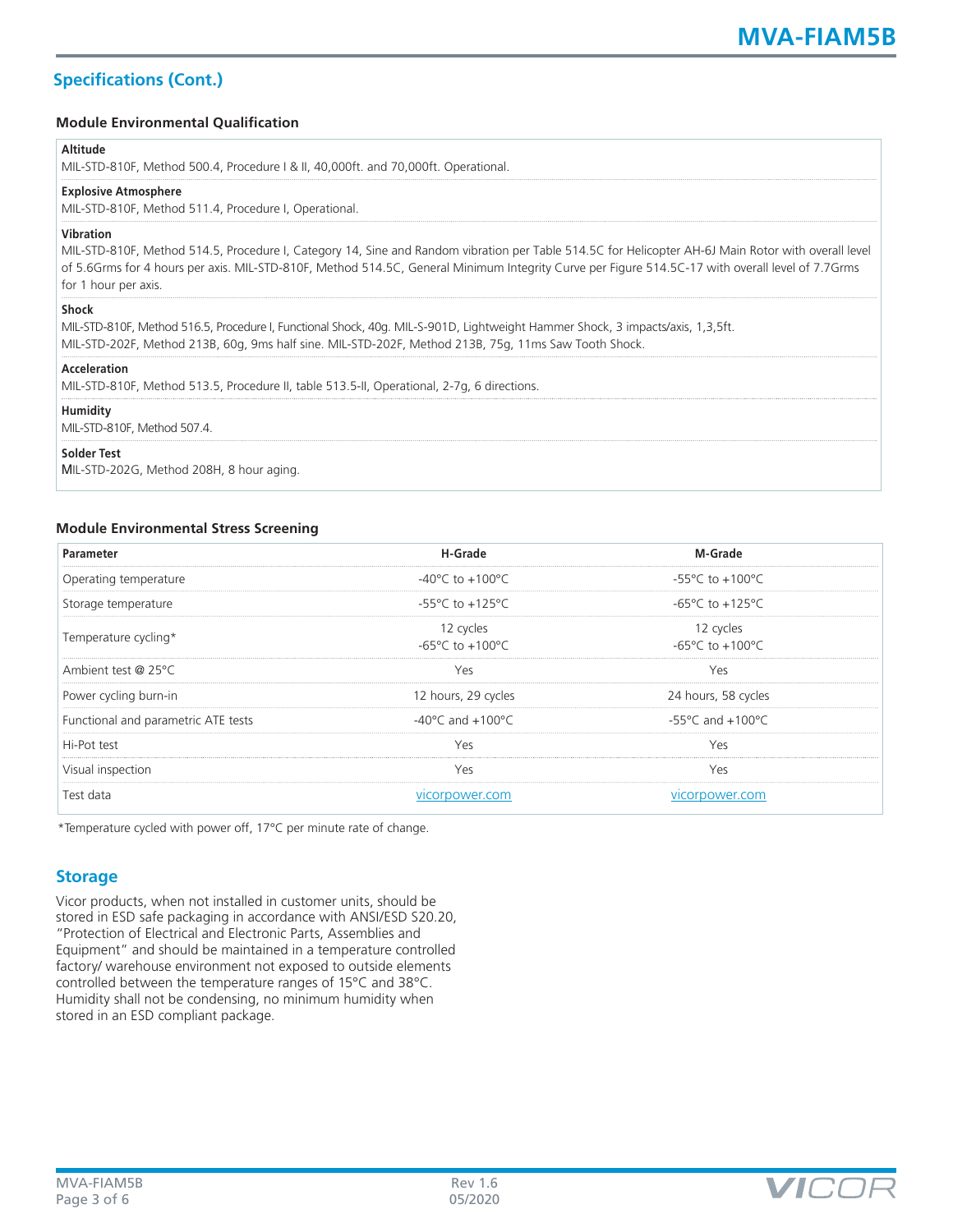

*Figure 1 — Shut Down Time of MVA-FIAM5B vs. Overvoltage*



*Figure 3 — Transient Immunity: MVA-FIAM5B output response to an input transient.*







*Figure 4 — Inrush Limiting: Inrush current with 1000µF external capacitance, (C1 in Figure 5)*



*Figure 5 — Basic connection diagram with suggested Transient, Surge Protection and Recommended Reverse Polarity Protection.*

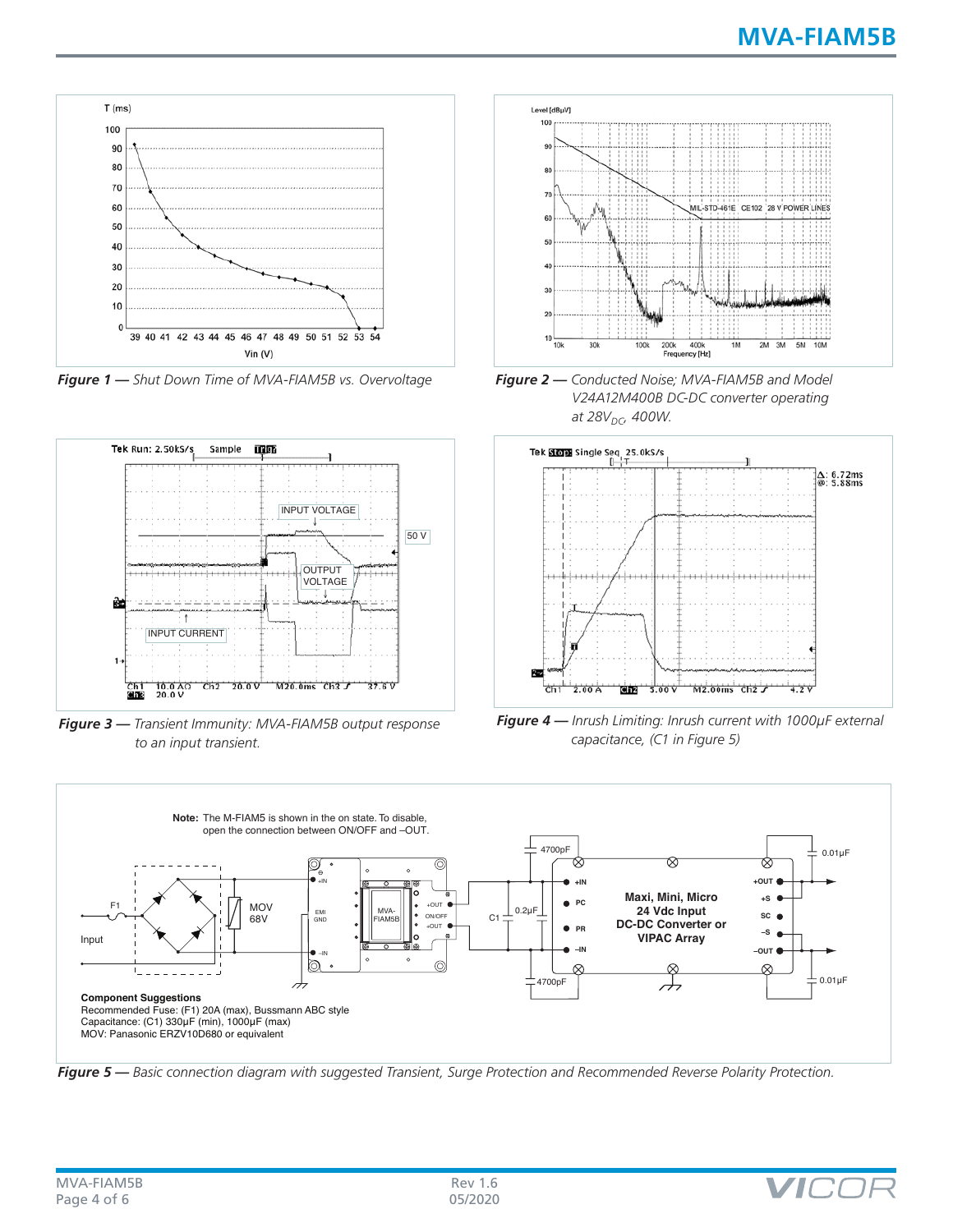# **MVA-FIAM5B**



| <b>Input Mounting</b> | <b>TE Connectivity P/N</b> | Vicor P/N |  |  |
|-----------------------|----------------------------|-----------|--|--|
| Connector             |                            |           |  |  |
| Housing               | 2-794657-0                 |           |  |  |
| Pin                   | 1-106529-2                 |           |  |  |
| Kit                   |                            | 24828     |  |  |

| Input Mounting | <b>TE Connectivity P/N</b> | Vicor P/N |
|----------------|----------------------------|-----------|
| Connector      |                            |           |
| Housing        | TYC1-794657-8              |           |
| Pin            | 1-106529-2                 |           |
| Kit            |                            | 25067     |

Note: The MVA-FIAM5BH and MVA-FIAM5BM are delivered with the On / Off control already configured as On using a 0Ω resistor on the underside of the output connector board. The MVA-FIAM5BH-C and MVA-FIAM5BM-C are delivered without the 0Ω resistor installed, allowing for user control of the On / Off functionality.

*Figure 6 — MVA-FIAM5B Packaging Option*